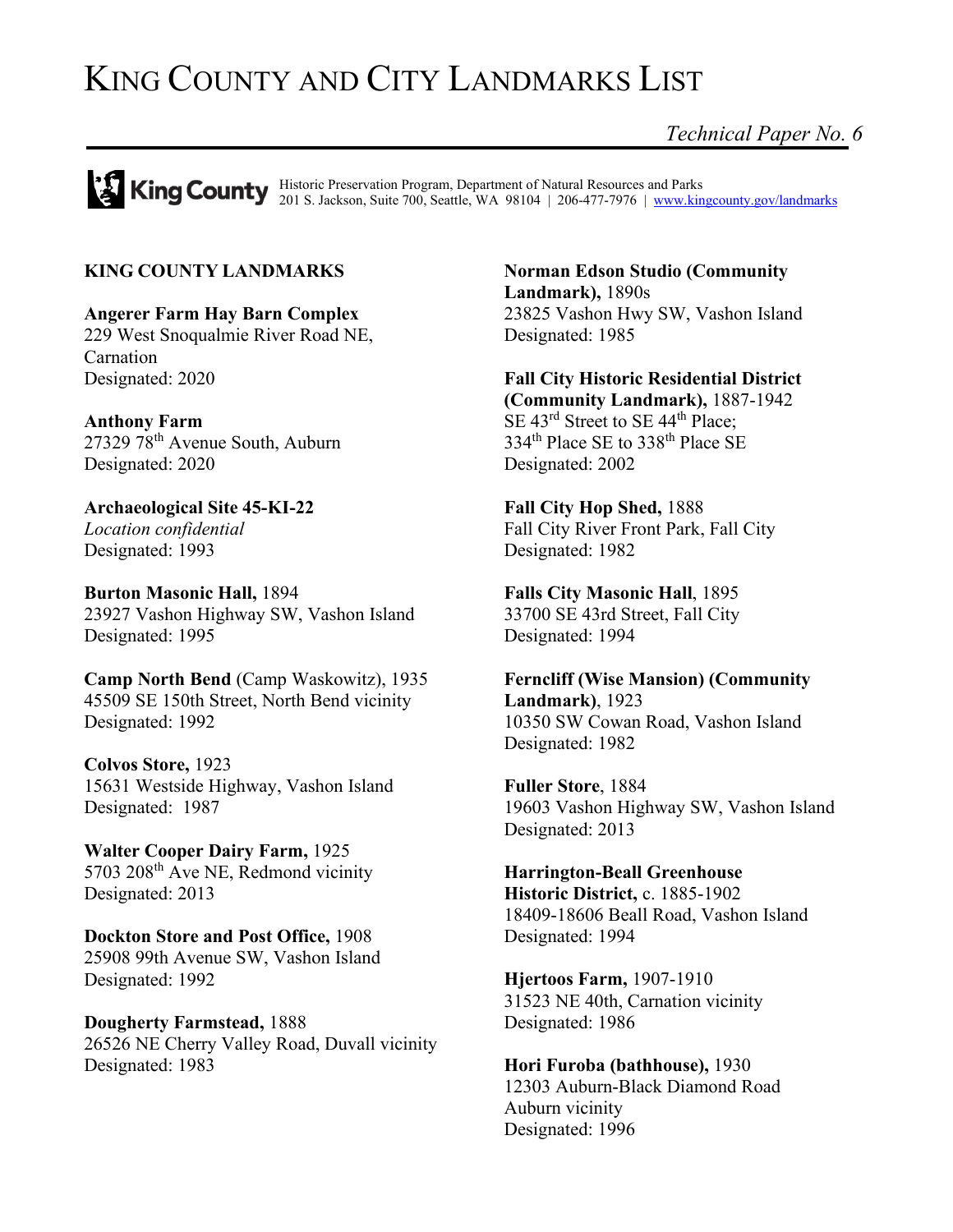King County and Local Landmarks List Page 2 of 9

**Issaquah Sportsman's Club**, 1937 23600 SE Evans Street, Issaquah vicinity Designated: 1997

**Jovita Land Company Model Home – Corbett House**, 1908 4600 S 364th Street, Federal Way vicinity Designated: 2003

**King County Courthouse,** 1916/1931 Third & James, Seattle Designated: 1987

**Krain Tavern**, 1916 39929 264th Avenue SE, Enumclaw vicinity Designated: 2011

**Lagesson Homestead**, 1880s 20201 SE 216th Street, Maple Valley vicinity Designated: 1986

**Lisabeula School**, 1925 22029 Wax Orchard Road SE, Vashon Island Designated: 2011

**August Lovegren House**, 1904 8612 310th Avenue SE, Preston Designated: 1994

**Maple Valley School,** 1910 23015 SE 216th, Maple Valley vicinity Designated: 1994

**Marjesira Inn**, 1906 25134 Vashon Highway SW, Vashon Island Designated: 1994

**Englebert Matt Dairy Farm**, 1923 1818 Redmond-Fall City Road SE Fall City vicinity Designated: 2013

**McKibben-Corliss House,** 1927 33509 SE 43th Place, Fall City Designated: 2003

**Thomas McNair House,** 1884 22915 107th Avenue SW, Vashon Island Designated: 1993

**Charles and Minnie Moore House,** 1905  $4338 - 338$ <sup>th</sup> Place SE, Fall City Designated: 2003

**Murray and Rosa Morgan House** 4505 S. 376<sup>th</sup> Street, Pacific vicinity Designated: 2010

**Mukai Agricultural Complex,** 1926 18005-18017 107th Avenue SW, Vashon Island Designated: 1993

**Aaron Neely House**, 1894 12303 Auburn-Black Diamond Road Auburn vicinity Designated: 1982

**Neighbor-Bennett House**, 1904 4317 337th Place SE, Fall City Designated: 1996

**N.E. and Matilda Nelson Log House,** 1896 17605 N 182nd Ave NE, Woodinville vicinity Designated: 2010

**Gunnar T. Olson House**, 1912 20015 NE 50th, Redmond vicinity Designated: 1985

**Matilde and Olof Olson Farm**, 1907-1909 24206 SE 216th Street, Maple Valley vicinity Designated: 1991

**Pacific Coast Coal Company Offices,** c. 1927 *(demolished 2016)* 18825 SE Maple Valley Hwy, Maple Valley vicinity Designated: 1993

**Captain Thomas W. Phillips House,** 1925 11312 SW 232nd Street, Vashon Island Designated: 1992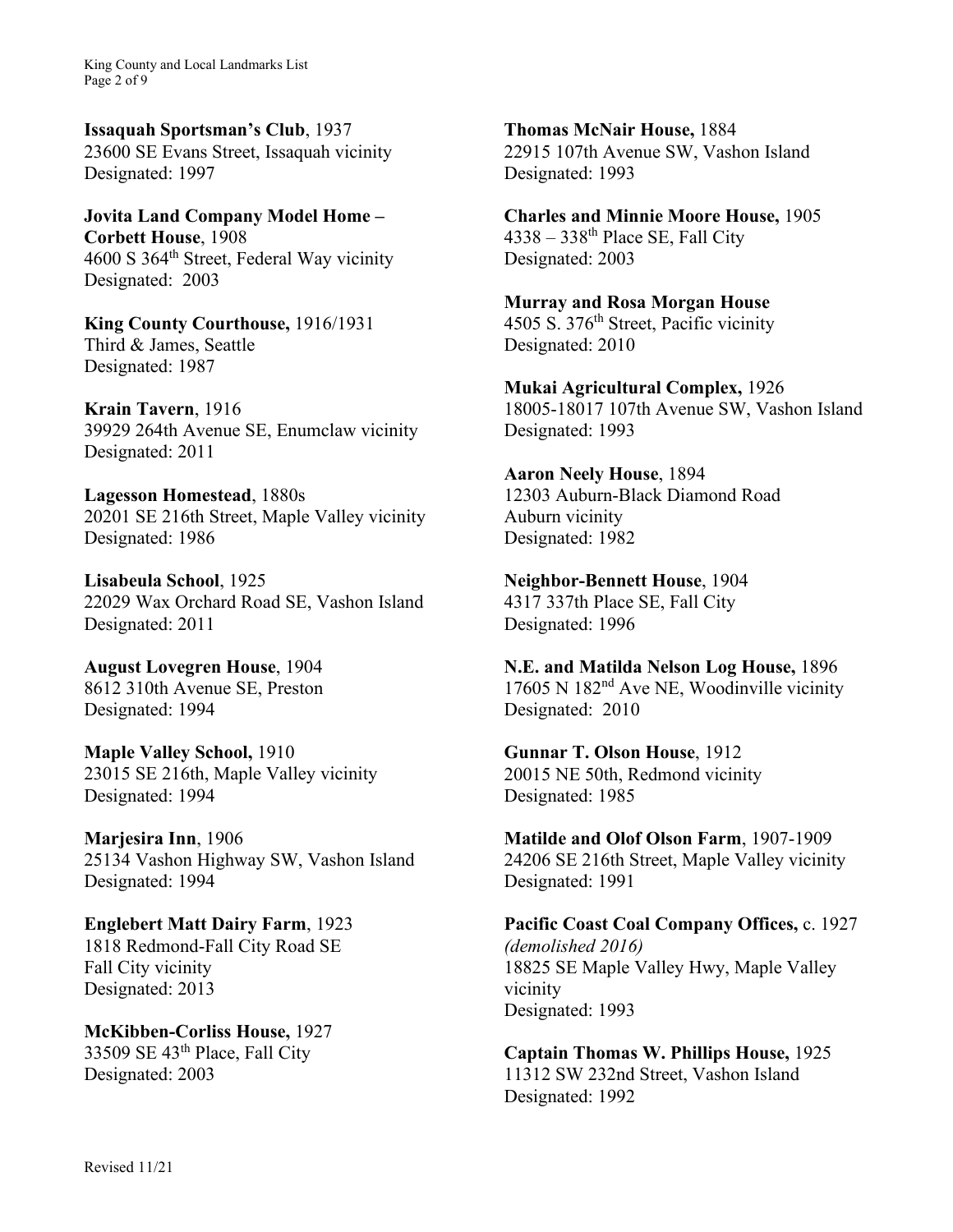King County and Local Landmarks List Page 3 of 9

**Platt Dairy Farm**, 1906 25530 NE 138th Street, Snoqualmie Valley Designated: 2007

**Prescott-Harshman House,** 1904 33429 Redmond-Fall City Road, Fall City Designated: 1984

**Quaale Log House,** 1907 10101 W. Snoqualmie Valley Road NE Snoqualmie Valley Designated: 1990

**Red Brick Road/James Mattson Road,** 1901 196th Ave. NE between Union Hill Road and

55th Place NE, Redmond vicinity Designated: 1983

**Reinig Road/Sycamore Corridor,** 1929 Between 396th Drive SE and SE 79th Street Snoqualmie vicinity Designated: 1982

**Reynolds Farm and Indian Agency,** c. 1870 16816 SE 384th, Auburn vicinity Designated: 1985

**Eric Gustav Sanders House,** 1912 5516 S 277th Street, Auburn vicinity Designated: 1985

**Schwartz-Bell House,** 1930 20233 81st Avenue SW, Vashon Island Designated: 1996

**Town of Selleck Historic District,** 1908-39 E. of Maple Valley, North of Enumclaw Designated: 1987

**Smith-Baldwin House** (Fern Cove), 1912 Cedarhurst Road, Vashon Island Designated: 1995

**Hilmar and Selma Steen House,** 1910 10924 SW Cove Road, Vashon Island Designated: 1996

**Stewart Barn and Milk House,** 1928/1930 19228 Duvall-Monroe Road NE, Duvall vicinity Designated: 2016

**Stow-Kelley House (Community Landmark),** 1931

32905 SE 44<sup>th</sup> Street, Fall City Designated: 2005

**Sutherland's Grocery and Filling Station,**  1931/1934 34051 Military Road South, Auburn vicinity Designated: 2002

**Tahoma High School,** 1926/1938 24415 SE  $216^{th}$  Way, Maple Valley vicinity Designated: 2001

**Vashon Hardware Store,** 1890/1935 17601 Vashon Highway SW, Vashon Island Designated: 1986

**Vashon Odd Fellows Hall,** 1912 19704 Vashon Highway SW, Vashon Island Designated: 1985

**Vincent Schoolhouse,** 1905 8001 W Snoqualmie Valley Road NE Snoqualmie Valley Designated: 1986

**Weiss Store,** 1928 17526-17630 Vashon Hwy SW, Vashon Designated: 2020

**Willowmoor Farm Historic District** 1904-20 Marymoor Park, 6046 Lk. Sammamish Parkway Redmond vicinity Designated: 1982

**WPA Park Buildings,** 1939-40 Designated: 1984

> **White Center Fieldhouse**, 1940 1321 SW 102nd Street, White Center

**Preston Activity Center**, 1939 8625 310th Avenue SE, Preston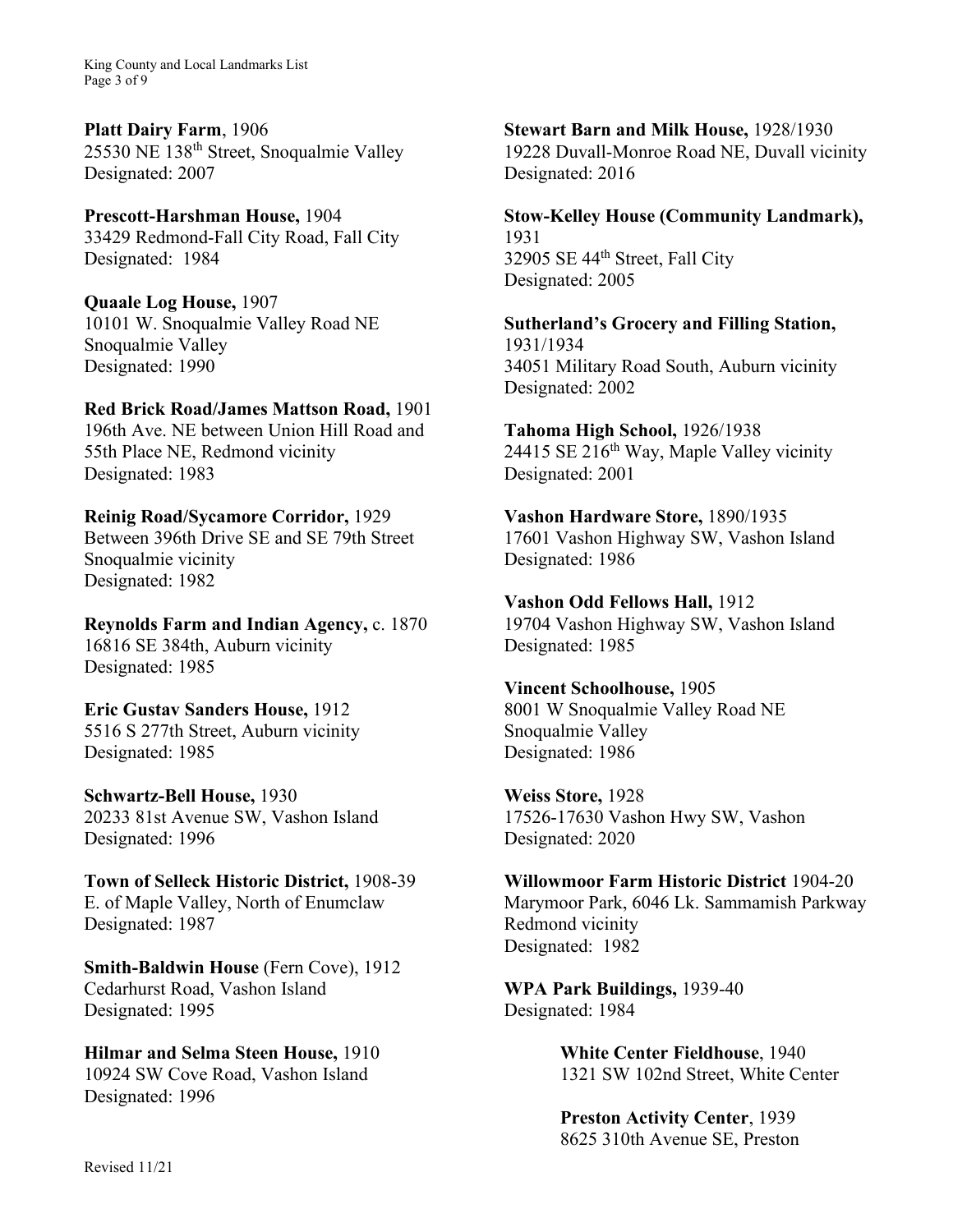King County and Local Landmarks List Page 4 of 9

## **KING COUNTY BRIDGES**

**Baring Bridge**, 1930 NE Index Creek Road, Baring vicinity Designated: 1999

**Foss River Bridge,** 1951 Foss River Road, Skykomish vicinity Designated: 2004

**Fourteenth Avenue South Bridge,** 1930 (*demolished 2011*) Duwamish River, Tukwila vicinity Designated: 1996

**Green River Gorge Bridge,** 1915 Franklin-Cumberland Road, Black Diamond vicinity Designated: 2004

**Judd Creek Bridge,** 1953 Vashon Highway SW, Vashon Island Designated: 2004

**Meadowbrook Bridge**, 1921 Meadowbrook Avenue, Snoqualmie Valley Designated: 1997

**Miller River Bridge,** 1922 Old Cascade Scenic Highway, Skykomish vicinity Designated: 1999

**Mt. Si Bridge**, 1904/1955 (*demolished 2008*) Mt. Si Road, North Bend Designated: 1997

**Norman Bridge,** 1950 *(demolished 2004)*  Middle Fork of Snoqualmie River 428th Avenue SE, North Bend vicinity Designated: 1984

**Patton Bridge,** 1950 SE Green Valley Road, Auburn vicinity Designated: 2004

**Raging River Bridge**, 1915 SE 68<sup>th</sup> Street, Fall City Designated: 1997

**Stossel Bridge**, 1951 NE Carnation Farm Road, Snoqualmie Valley Designated: 1997

**Tolt Bridge**, 1922 (*demolished 2008*) NE Tolt Hill Road, Snoqualmie Valley Designated: 1997

# **HERITAGE CORRIDORS (Community Landmarks)**

**Cedarhurst Road-Westside Highway Heritage Corridor,** 1891-1936 Vashon Island Designated: 2009

**Dockton Road Heritage Corridor,** 1907-1964 Vashon Island and Maury Island Designated: 2009

**Green Valley Road Heritage Corridor,** 1884-1936 Black Diamond vicinity Designated: 2009

**Issaquah-Fall City Road Heritage Corridor,** 1883-1926 Sammamish Plateau and Snoqualmie Valley Designated: 2009

**Old Cascade Scenic Highway Heritage Corridor,** 1893-1925 Skykomish vicinity Designated: 2009

**Osceola Loop Heritage Corridor,** 1867-1936 Enumclaw Plateau Designated: 2009

**West Snoqualmie River Road Heritage Corridor,** 1888-1913 Snoqualmie Valley Designated: 2009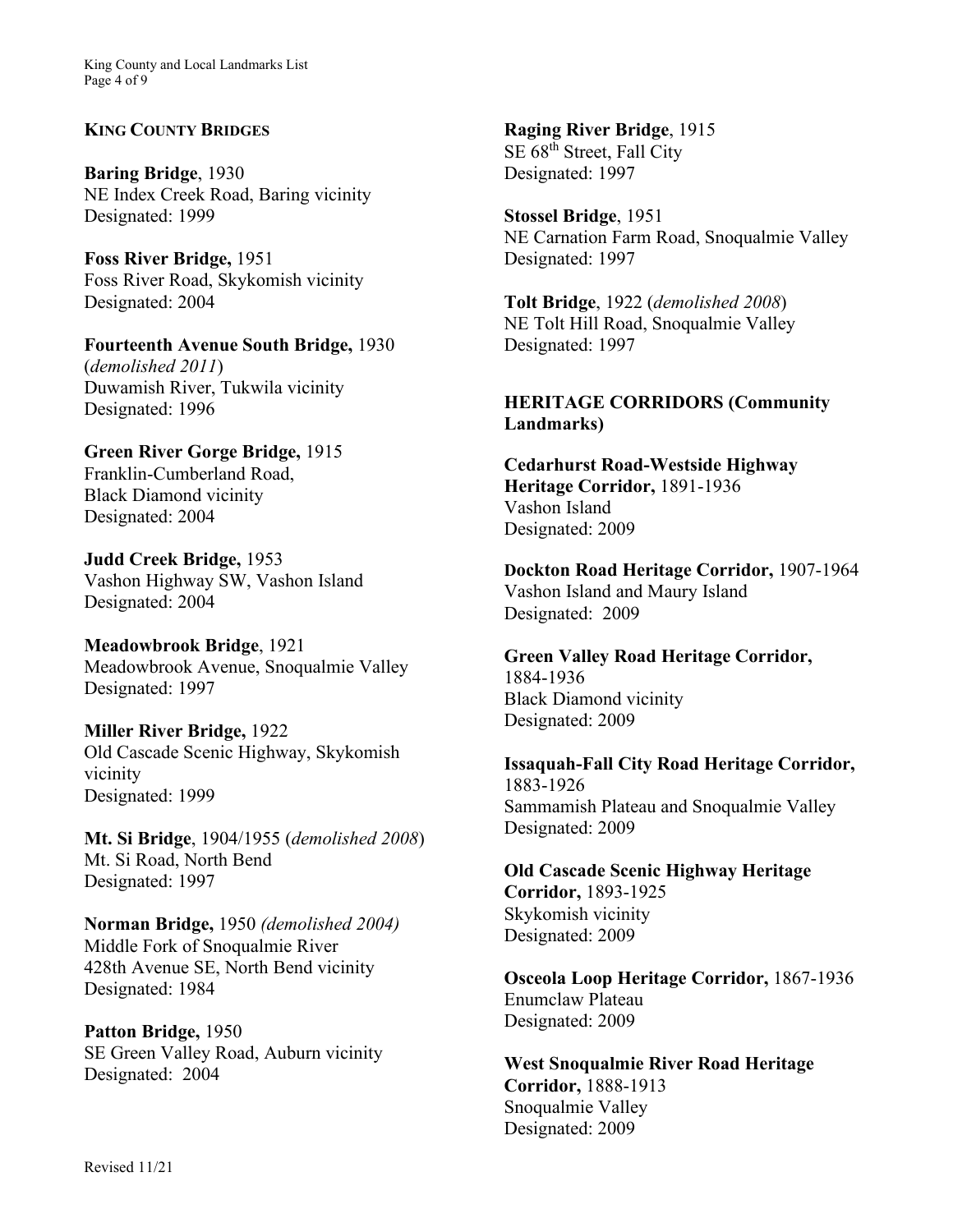King County and Local Landmarks List Page 5 of 9

**West Snoqualmie Valley-Carnation Farm Road Heritage Corridor,** 1890-1936 Snoqualmie Valley Designated: 2009

# **CITY LANDMARKS**

#### **CITY OF AUBURN**

**Auburn Masonic Temple,** 1924 10 Auburn Way S Designated: 2002

**Auburn Pioneer Cemetery,** 1866 802 Auburn Way N Designated: 2016

**Auburn Post Office,** 1937 20 Auburn Avenue NE Designated: 2000

**Auburn Public Library,** 1914 306 Auburn Avenue NE Designated: 1995

**Mary Olson Farm,** 1879 28728 Green River Road S Designated: 2000

#### **CITY OF BLACK DIAMOND**

**Black Diamond Depot,** 1886 32627 Railroad Avenue Designated: 2020

**Black Diamond Cemetery,** c.1880 Cemetery Hill Road Designated: 2000

**Black Diamond Miners' Cabin,** c.1882 24311 Morgan Street Designated: 1995

**Luigi and Aurora Pagani House,** c.1896 32901 Merino Street Designated: 2001

Revised 11/21

## **CITY OF CARNATION**

**Commercial Hotel**, 1913 31933 W. Rutherford Street Designated: 1996

**Entwistle House,** 1912 32021 Entwistle Street Designated: 1994

**Tolt IOOF/Eagles Hall,** 1895 3940 Tolt Avenue Designated: 1994

#### **CITY OF DES MOINES**

**Des Moines Beach Park Historic District,**  1917-1931 Cliff Avenue and 220th Street Designated: 2005

**WPA Park Buildings Des Moines Activity Center,** 1939-40 1000 220th Street Designated: 1984

# **CITY OF ENUMCLAW**

**Enumclaw Masonic Hall,** 1909 1837 Marion Street Designated: 2018

**Enumclaw National Bank,** 1923 1602 Cole Street Designated: 2016

**WPA Park Buildings Enumclaw Expo Center,** 1940 1456 Roosevelt Avenue E Designated: 1984

#### **CITY OF ISSAQUAH**

**William Conrardy House,** 1962 350 Mt. Jupiter Drive Designated: 2017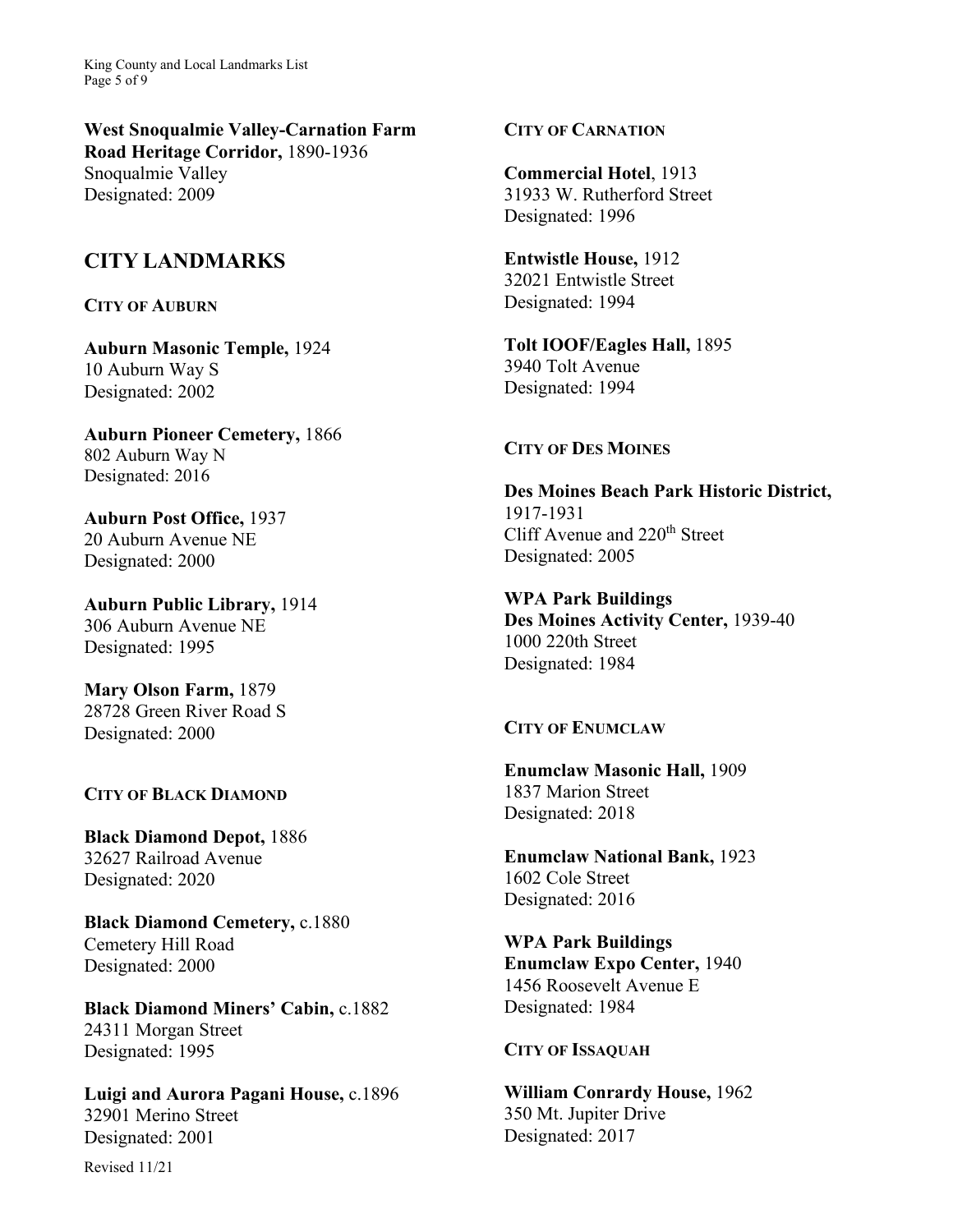King County and Local Landmarks List Page 6 of 9

**Auto Freight Building,** 1939 92 SE Bush Street Designated: 2019

**Gilman Town Hall & Jail,** 1888, 1914 165 SE Andrews Street Designated: 2018

**Hailstone Feed Store and Gasoline Station,** 1941 232 Front Street Designated: 2003

**Issaquah Depot (Gilman Station),** 1889 50 Rainier Boulevard North Designated: 2003

**Coutts Garage Building**, 1923 35 W Sunset Way Designated: 2021

## **CITY OF KENMORE**

**Kenmore Community Club,** 1929-30 7304 NE 175th Street Designated: 2014

**St. Edward Seminary,** 1931 14445 Juanita Drive NE Designated: 2018

**Charles Thomsen House,** 1927 7330 NE 170th Designated: 1989

## **CITY OF KENT**

**Mill Creek Canyon Earthworks,** 1982 742 E. Titus Street Designated: 2008

**Saar Pioneer Cemetery**, 1873 9100 S.  $212^{th}$  Street Designated: 2010

**Mill Creek Historic District,** 1904-1962 Clark Avenue to Hazel Avenue;

Revised 11/21

Temperance St to Cedar Street Designated: 2014

**Lunar Roving Vehicles (Community Landmark),** 1969-1971 Lunar surface Designated: 2019

**CITY OF KIRKLAND**

**Dr. William Buchanan House,** 1890 129 Sixth Avenue Designated: 2018

**First Church of Christ, Scientist,** 1922 NW corner of Market St. and Lake Ave. W Designated: 2000

**Peter Kirk Building,** c. 1892 620 Market Street Designated: 2003

**Kirkland Ferry Clock,** 1935 NW corner of Kirkland Avenue and Lake Street Designated: 2014

**Kirkland Land & Improvement Company House (Loomis House),** 1889 304 8th Avenue West Designated: 2013

**Kirkland Woman's Club,** 1925 407 First Street Designated: 2011

**Louis S. Marsh House,** 1929 6604 Lake Washington Boulevard Designated: 2014

### **CITY OF MAPLE VALLEY**

**W.D. Gibbon General Store,** 1894 22020 SE 248<sup>th</sup> Street, Maple Valley Designated: 2020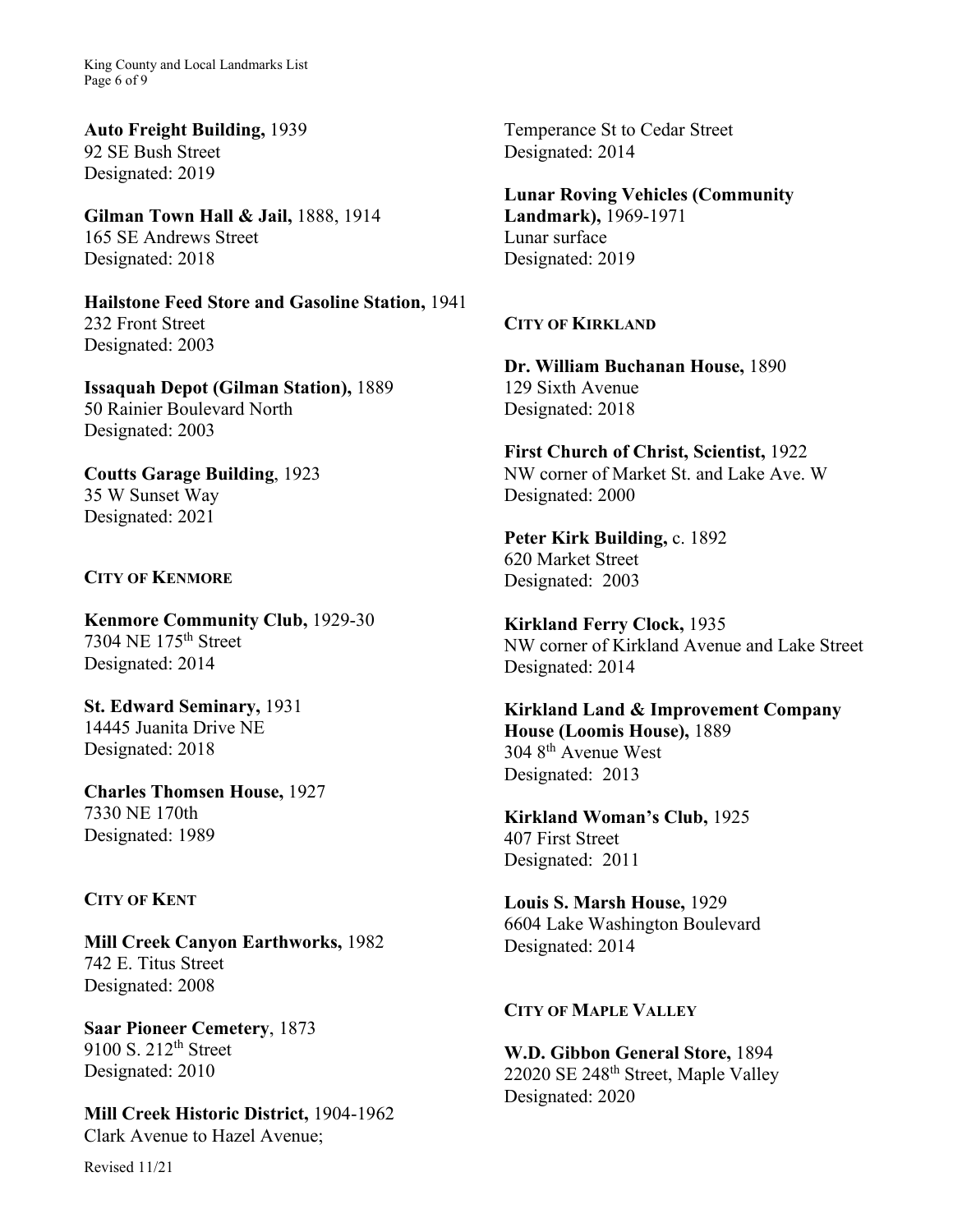King County and Local Landmarks List Page 7 of 9

**Lake Wilderness Lodge**, 1950 22500 SE 248h Street Designated: 1997

**CITY OF NEWCASTLE** 

**Newcastle Cemetery,** c.1870 SW of 69th Way off 129th Avenue SE Designated: 1982

**Pacific Coast Coal Co. House #75,** 1870s 7210 138th Avenue S.E. Designated: 1982

**Thomas Rouse Road (Community Landmark),** 1880 136th SE & 144th Place SE Designated: 1984

## **CITY OF NORTH BEND**

**North Bend Historic Commercial District**, 1889-1960 Bendigo Blvd. & North Bend Way Designated: 2000

**Tollgate Farmhouse,** c.1890 SR 202 (near Boalch Avenue) Designated: 2002

**WPA Park Buildings Si View Pool and Activity Center,** 1939 Ballarat Street Designated: 1984

### **CITY OF REDMOND**

**Brown's Garage,** 1920 16389 Redmond Way Designated: 2010

**Bill Brown Saloon,** 1913 7824 Leary Way Designated: 2010

Revised 11/21

**Haida House Replica No. 4,** 1980 7447 159th Place N.E. Designated: 2011

**Hutcheson Homestead,** 1936 19545 N.E. Redmond Road Designated: 2010

**Lodge Hall (Community Landmark),** 1903 7875 Leary Way Designated: 2010

**Odd Fellows Hall,** 1903 7979 Leary Way Designated: 2010

**Conrad Olson Farmstead,** 1905 18834 N.E.95<sup>th</sup> Street Designated: 2010

**Perrigo House (Community Landmark)** 1909 17325 N.E. 85th Pl. Designated: 2010

**Redmond Cemetery,** c. 1890  $7000 - 180$ <sup>th</sup> Ave. N.E. Designated: 2010

**Redmond City Park (Anderson Park),** c. 1938 7802 168th Ave. N.E. Designated: 2010

**Redmond Methodist Church (Community Landmark),** 1908 16540 N.E. 80<sup>th</sup> Street Designated: 2010

**Old Redmond School,** 1922 16600 N.E. 80<sup>th</sup> Street Designated: 2010

**Redmond State Bank,** 1911 7841 Leary Way Designated: 2010

**Justice White House,** 1889 7729 Leary Way Designated: 2010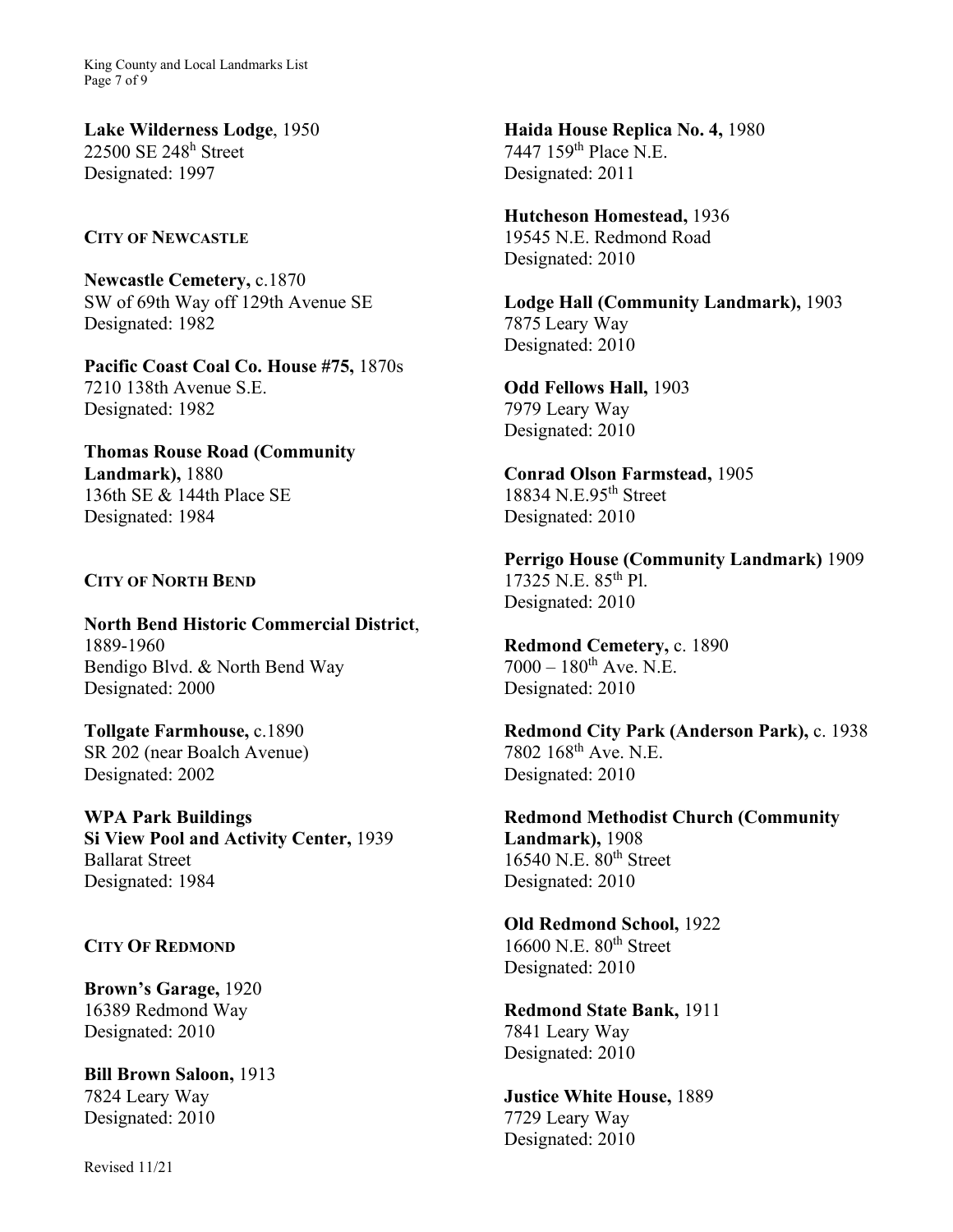King County and Local Landmarks List Page 8 of 9

**Orson and Emma Wiley House** c.1916 16244 Cleveland Street Designated: 2007

### **CITY OF RENTON**

**F.W. Woolworth Company**, 1954 710-724 S. 3rd Street Designated: 2017

### **CITY OF SAMMAMISH**

**Jacob and Emma Reard House**, 1895  $1516$   $220^{\rm th}$  Ave SE Designated: 2011

## **CITY OF SHORELINE**

**William E. Boeing House,** 1914 The Highlands Designated: 1994

**Crawford Store** (Godfrey Building), 1922 2411 N.W. 195th Place Designated: 1985

**Naval Hospital Chapel,** 1942 1902 NE 150th Street Designated: 2021

**Richmond Masonic Center,** 1921-22 753 N 185th Street Designated: 2010

**Ronald Grade School,** 1912/1926 749 N 175th Street Designated: 2008

## **TOWN OF SKYKOMISH**

**Skykomish Historic Commercial District,**  1893-1936 Railroad Avenue, and 3<sup>rd</sup> to 6<sup>th</sup> Streets Designated: 1998

**Skykomish Masonic Hall,** 1924 108 Old Cascade Highway Designated: 1996

#### **CITY OF SNOQUALMIE**

**Messenger of Peace Chapel Car,** 1898 NW Railway Museum, 9312 Stone Quarry Rd Designated: 2009

**Northern Pacific Railway Locomotive 924,**  1899 NW Railway Museum, 9312 Stone Quarry Rd Designated: 2015

**Northern Pacific Railway Steam Rotary Snowplow No. 10,** 1907 NW Railway Museum, 38625 SE King St Designated: 1995

**Puget Sound Electric Railway Interurban Car No. 523,** 1907 NW Railway Museum, 9312 Stone Quarry Rd Designated: 2018

**Snoqualmie Falls Lumber Company Power Plant,** 1917-1929 38800 SE Mill Pond Road Designated: 2005

**Snoqualmie Historic Commercial District,**  1889-1941 Railroad Avenue Designated: 1997

#### **CITY OF TUKWILA**

**Delta Masonic Temple,** 1927 13034 41 $\rm st$  Avenue S Designated: 2014

**Boeing Airplane Co. Building 105,** 1909 9404 East Marginal Way S Designated: 2018

Revised 11/21